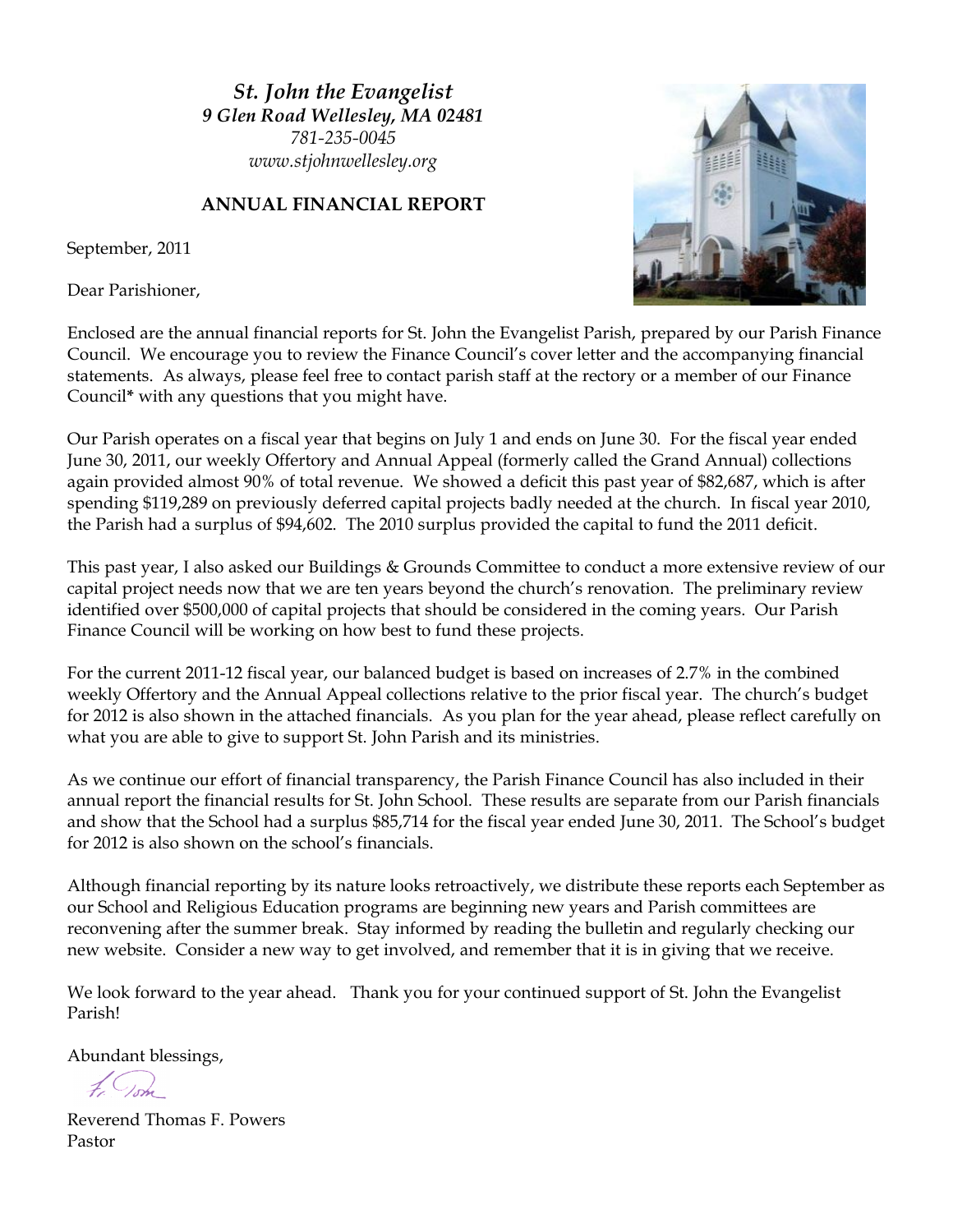September, 2011

Reverend Thomas F. Powers Pastor St. John the Evangelist Parish 9 Glen Road Wellesley, MA 02481

### **PARISH Financial Report for the Fiscal Year Ended June 30, 2011**

Dear Father Tom,

We have reviewed the following **PARISH** financial statements as of June 30, 2011:

- 1. **Statement of Revenues and Expenditures** (actual results for the fiscal years ended June 30, 2010 and 2011; and budgets for the June 30, 2011 and 2012 fiscal years)
- 2. **Statement of Financial Position** or balance sheet (as of June 30, 2010 and 2011)

Highlights and explanatory comments for our Parish financials are listed below.

- **For the fiscal year ended June 30, 2011**, the Parish reported a deficit of \$82,687 which is after \$119,289 of deferred capital projects. In fiscal year 2010, the Parish had a surplus of \$94,602. The 2010 surplus provided the capital to fund the 2011 deficit. We are expecting significant capital expenditures in the coming years (see Capital Expenditures below).
- **Revenue** sources are grouped together at the top of the Statement of Revenues and Expenditures. The weekly Offertory contributed \$434,342 which is consistent with our fiscal year 2010 budget. The Annual Appeal (contributing \$438,616 last year) was significantly above our budget (\$20,000 over). It is a true testament to the generosity of our parishioners and the strength of the Parish in how generously all responded in 2010.
- **Operating Expenses** increased by \$57,843, or 6.3%, in the 12-month period ending June 30, 2011 compared to actual spending for the same period in 2010. Over \$46,000 of this increase was due to hiring a part-time administrator for our religious education program in 2011 and the hiring a part-time IT person in 2011 not employed in 2010. Over \$10,000 of this increase was due to higher property maintenance associated with resealing the parking lot and higher than expected snow removal expenses. While actual expenses increased in 2011, we are projecting expenses to decrease compared to FY2011 actual spending by over \$25,000 in 2012 due to reductions in a number of areas.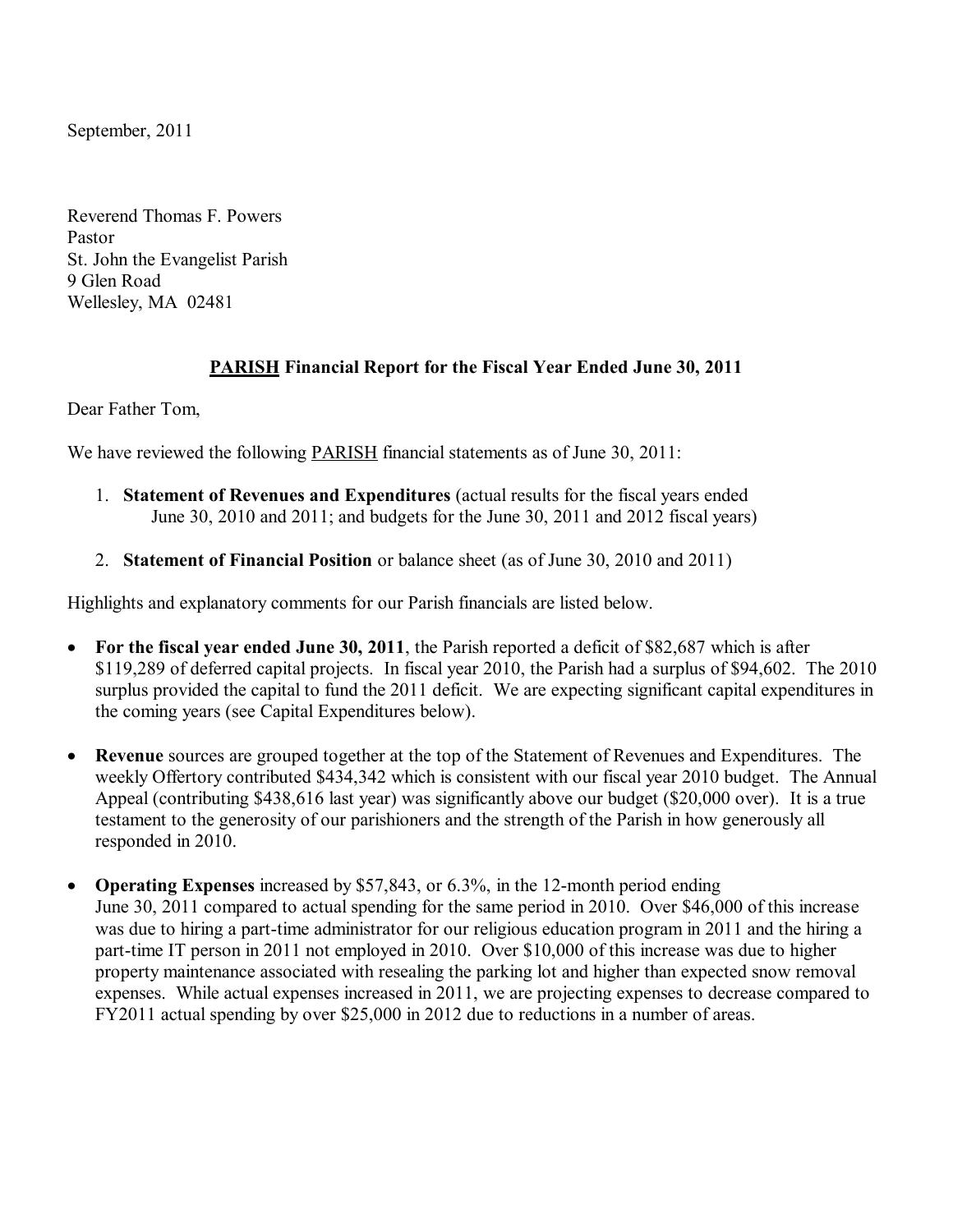- **Capital Expenditures** were \$119,289 for last year. The Parish Finance Council had deferred initiating some major capital projects (new church oil burner/boiler and restoration of the rear garage and cupola) until we were sure the Parish was again on strong financial footing after our revenue decline in FY2009. Additional capital projects totaling over \$500,000 have been identified by the Buildings & Grounds Committee and we will be working to prioritize these projects and determine how best to fund them.
- The **2012 Budget** projects breakeven results and assumes a reduction in FY 2012 spending compared to actual spending in FY2011, but no change in spending when compared to the FY2011 budget. This level of spending includes a capital expenditure and reserve allowance of \$40,000 and assumes a 2.7% increase in the combined weekly Offertory collection and the Annual Appeal. In summary, most budgeted items are remaining the same as budgeted for spending in FY2011.
- **Statement of Financial Position as of June 30, 2011**. The financial statement of St. John the Evangelist Parish (the Parish) includes the accounts of the Central Office of the Parish, which include the operation of the Rectory, the Church and the Parish Center. St. John the Evangelist School (the School) is a mission of the Parish. The assets and liabilities of the School are not included in these financial statements and are attached separately and discussed in greater detail on subsequent pages. The financial statement of the Parish has been prepared on a basis of accounting that is not in accordance with generally accepted accounting principles. The property, plant and equipment of the Parish are not reported on the books of the Parish, and all major improvements and repairs are expensed when incurred, which methods are not in accordance with generally accepted accounting principles.

[Continued on the next page is a discussion of the financial statements for the School at St. John.]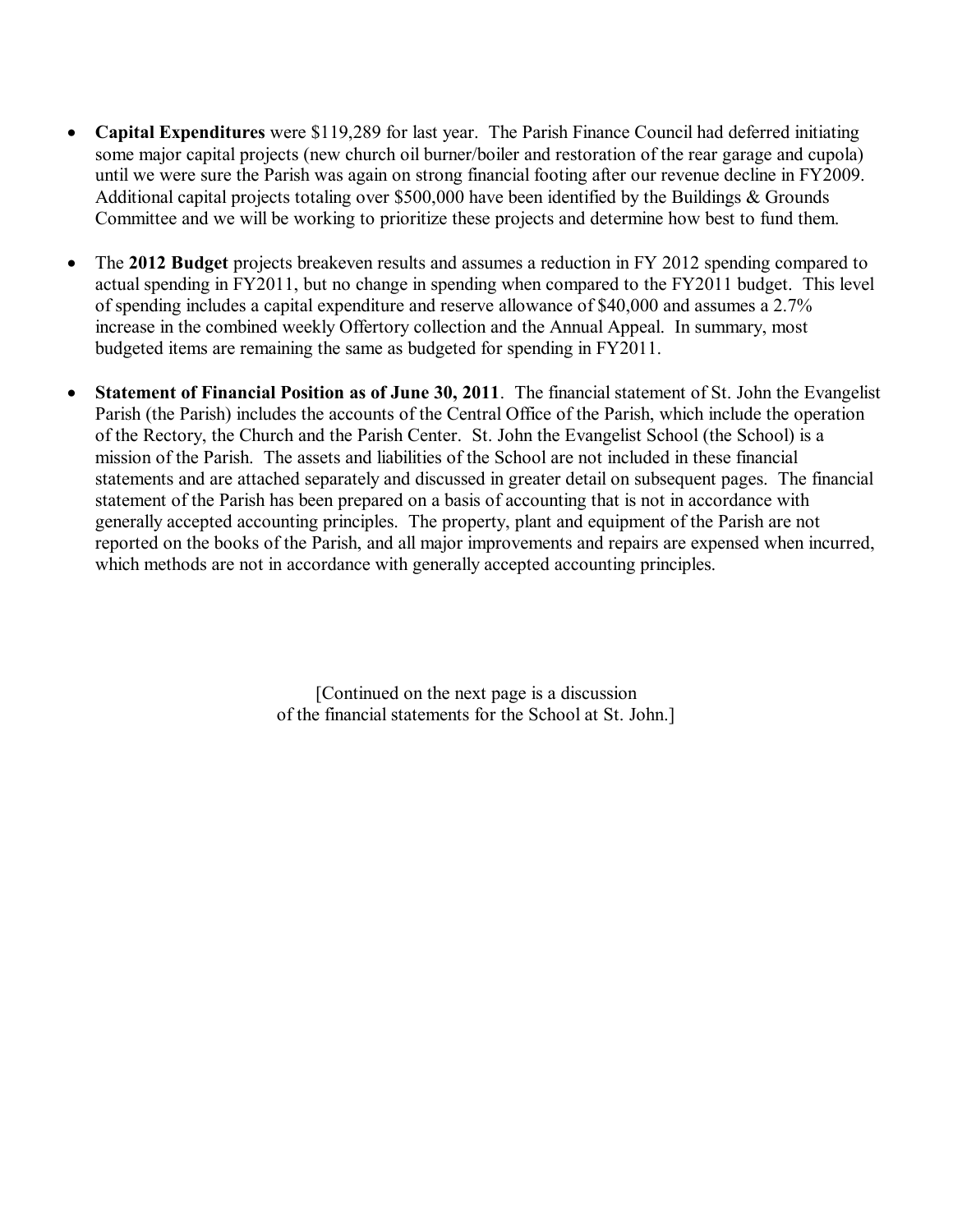### **SCHOOL Financial Report for the Fiscal Year Ended June 30, 2011**

We present the following SCHOOL financial statements as of June 30, 2011:

- 3. **Statement of Revenues and Expenditures** (actual results for the fiscal years ended June 30, 2010 and 2011; and budgets for the June 30, 2011 and 2012 fiscal years)
- 4. **Statement of Financial Position** or balance sheet (as of June 30, 2010 and 2011)

Highlights and explanatory comments for the School financials are listed below.

- **For the fiscal year ended June 30, 2011**, the School reported a surplus of \$85,714 which is after spending \$11,430 on capital improvements to the facilities. The \$85,714 surplus was put toward the School's Reserve account which represents funds typically designated for future capital expenditures and unplanned maintenance and repairs.
- **Revenue** sources are grouped together at the top of the Statement of Revenues and Expenditures and totaled \$1,166,563 for the 12-month period ending June 30, 2011. The School's major sources of revenue are (i) funds for a child attending the School (tuition, registration, and after school programs), which amounted to \$948,695, or over 80% of total revenues, (ii) School fund raising, which amounted to \$75,000, or over 6%, and (iii) the Parish's subsidy of \$98,000, or over 8%.
- **Operating Expenses** were under budget by \$106,161, or 9%, in the 12-month period ending June 30, 2011 but is not expected to be repeated in fiscal year 2012.
- **Capital Expenditures** were \$11,430 for the 12-month period ending June 30, 2011 to cover some minor carpentry work, new exit door, and carpeting for several classrooms. The looming capital expenditure for the School is the replacement of the two boilers that heats the building. The replacement of the boilers is not budgeted to occur in the coming year but the school has been accruing funds to cover a portion of the cost.

So concludes the financial review for the Parish's financial statements and the School's financial statements. Attached are the actual and 2011 budgeted financial statements for the Parish and the actual and 2011 budgeted financial statements for the School.

### *Respectfully submitted by the Finance Council, St. John the Evangelist Parish*

George Eldridge, Chair

Parish Finance Council Members:

Sandy Avellone, Ann Barlow (co-secretary), Brian Boyce, Tim Curtin, George Eldridge (Chair), Tom Fontaine (cosecretary), Rich Green, Bob McDonnell, Anne Stabnick, and Steve St. Thomas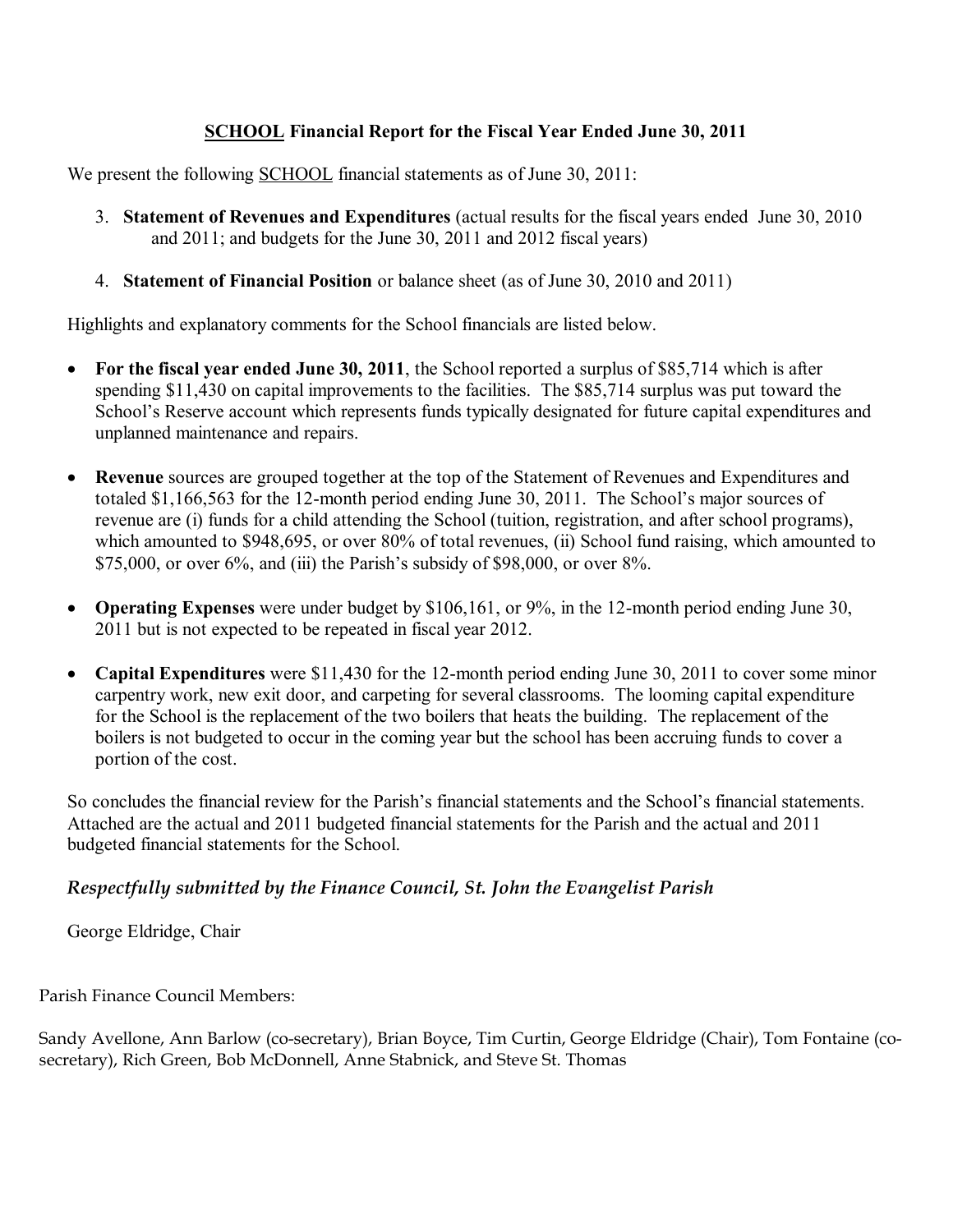### **ST. JOHN THE EVANGELIST PARISH** *Statement of Revenue and Expenditures*

For the Year Ending June 30

|                                            | 2010          | 2011          | 2011                 | 2012          |
|--------------------------------------------|---------------|---------------|----------------------|---------------|
|                                            | <b>Actual</b> | <b>Budget</b> | <b>Actual</b>        | <b>Budget</b> |
| <b>REVENUE</b>                             | \$427,908     | \$435,000     |                      | \$442,500     |
| Offertory<br>Annual Appeal                 | 455,592       | 418,000       | \$434,342<br>438,616 | 433,850       |
| Sacramental Offerings                      | 15,323        | 14,500        | 13,110               | 15,000        |
| Gifts/Donations                            | 32,635        | 32,200        | 39,229               | 30,000        |
| Religious Education                        | 64,230        | 69,560        | 60,318               | 56,125        |
| Interest Income                            | 10,730        | 12,000        | 8,342                | 8,100         |
| Miscellaneous                              | 9,024         | 2,500         | 9,204                | 10,000        |
|                                            |               |               |                      |               |
| <b>TOTAL REVENUE</b>                       | \$1,015,442   | \$983,760     | \$1,003,161          | \$995,575     |
|                                            |               |               |                      |               |
| <b>OPERATING EXPENSES</b>                  |               |               |                      |               |
| Salary and Salary Related:                 |               |               |                      |               |
| Salary and Benefits                        | \$549,184     | \$581,560     | \$595,545            | 601,901       |
| Total Salary and Salary Related            | \$549,184     | \$581,560     | \$595,545            | \$601,901     |
| Other Operating Expenses                   |               |               |                      |               |
| Administrative                             | \$42,845      | 42,600        | \$41,824             | 37,200        |
| Music & Liturgical                         | 25,292        | 23,880        | 26,214               | 22,600        |
| Religious Education                        | 24,255        | 25,550        | 13,997               | 20,560        |
| Rectory & Household                        | 31,416        | 35,380        | 41,332               | 37,539        |
| Property Maintenance                       | 113,722       | 107,260       | 130,571              | 113,690       |
| Cathadraticum                              | 4,000         | 4,000         | 0                    | 4,000         |
| Chaplaincy                                 | 5,423         | 5,680         | 5,754                | 5,985         |
| School                                     | 98,000        | 98,000        | 98,000               | 98,000        |
| Miscellaneous                              | 14,579        | 15,850        | 13,322               | 14,100        |
| <b>Total Other Operating Expense</b>       | \$359,532     | \$358,200     | \$371,014            | \$353,674     |
|                                            |               |               |                      |               |
| <b>TOTAL OPERATING EXPENSES</b>            | \$908,716     | \$939,760     | \$966,559            | \$955,575     |
| <b>Balance before Capital Expenditures</b> | 106,726       | 44,000        | 36,602               | 40,000        |
| <b>Capital Expenditures</b>                | 10,310        | 44,000        | 119,289              | 40,000        |
| <b>Balance after Capital Expenditures</b>  | \$96,416      | \$0           | (\$82,687)           | \$0           |
|                                            |               |               |                      |               |
| Net Income/(Loss)                          | \$96,416      | \$0           | (\$82,687)           | \$0           |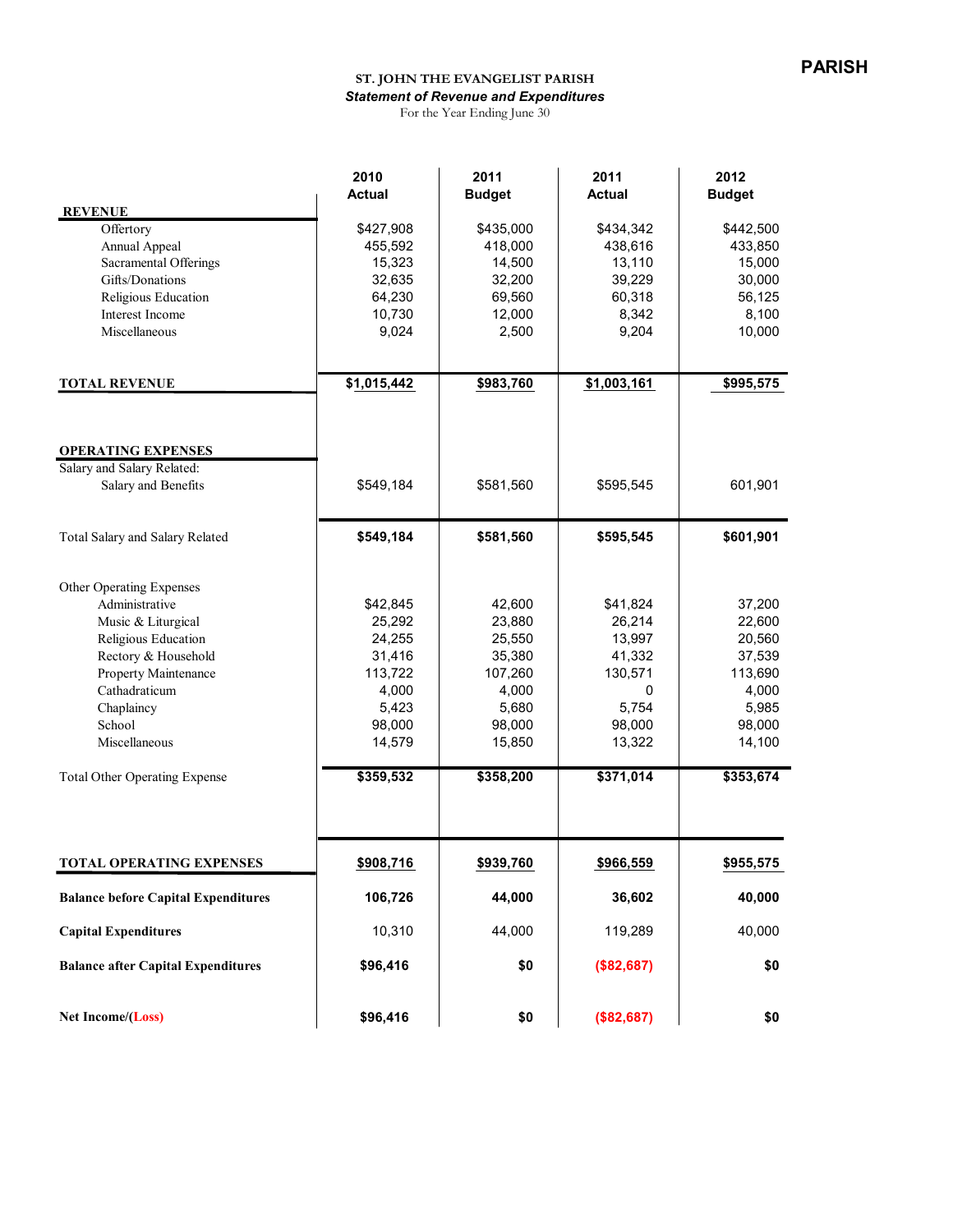#### St. John the Evangelist Parish Statement of Financial Position June 30, 2011

| <b>ASSETS</b>                                            | June 30, 2010 | June 30, 2011 |
|----------------------------------------------------------|---------------|---------------|
|                                                          |               |               |
| <b>CASH AND CASH EQUIVALENTS</b>                         |               |               |
| <b>UNRESTRICTED</b>                                      | 679,887       | 601,746       |
| <b>TEMPORARILY RESTRICTED</b>                            | 119,856       | 126,752       |
| PERMANENTLY RESTRICTED                                   | 30,850        | 30,988        |
| <b>DEPOSIT HELD FOR SCHOOL</b>                           | (15,000)      | (15,000)      |
| <b>TOTAL ASSETS</b>                                      | \$815,594     | \$744,486     |
| <b>LIABILITIES</b>                                       |               |               |
| <b>ACCOUNTS PAYABLE</b>                                  | 119           | $-3,726$      |
| <b>OTHER CURRENT LIABILITIES</b>                         | 308           | 6,620         |
| DEPOSITS FOR RELIGIOUS EDUCATION                         | 32,851        | 33,379        |
| <b>TOTAL LIABILITIES</b>                                 | 33,278        | 36,273        |
| <b>NET ASSETS</b>                                        |               |               |
| <b>UNRESTRICTED</b>                                      |               |               |
| <b>DESIGNATED FOR ORGAN</b>                              | 68,747        | 67,491        |
| DESIGNATED FOR CAPITAL EXPENDITURES<br>and MAJOR REPAIRS | 115,199       | 115,713       |
| <b>UNDESIGNATED</b>                                      | 447,664       | 367,269       |
| <b>TOTAL UNRESTRICTED</b>                                | 631,610       | 550,473       |
| <b>TEMPORARILY RESTRICTED</b>                            | 119,856       | 126,752       |
| PERMANENTLY RESTRICTED                                   | 30,850        | 30,988        |
|                                                          |               |               |
| <b>TOTAL NET ASSETS</b>                                  | 782,316       | 708,213       |
| <b>TOTAL LIABILITIES &amp; NET ASSETS</b>                | \$815,594     | \$744,486     |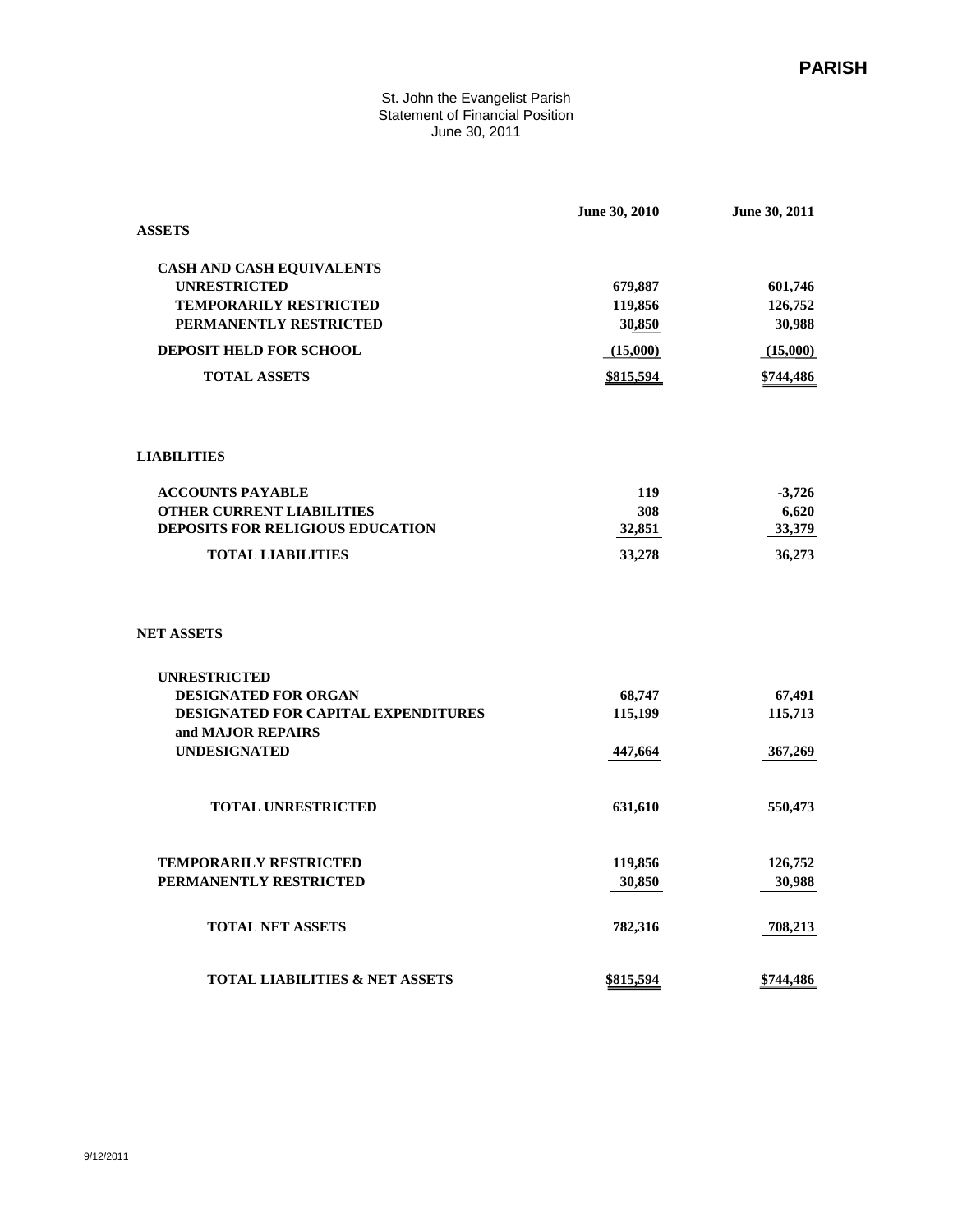#### **ST. JOHN THE EVANGELIST SCHOOL** *Statement of Revenue and Expenditures*

For the Year Ending June 30

|                                            | 2010<br><b>Actual</b> | 2011<br><b>Budget</b> | 2011<br><b>Actual</b> | 2012<br><b>Budget</b> |
|--------------------------------------------|-----------------------|-----------------------|-----------------------|-----------------------|
| <b>REVENUE</b>                             |                       |                       |                       |                       |
| Tuition and Stay Day                       | \$719,578             | \$885,080             | \$868,972             | \$890,600             |
| Registration                               | 82,590                | 80,000                | 40,000                | 76,000                |
| After School Program                       | 34,457                | 45,000                | 39,723                | 40,000                |
| Fees - Miscellaneous                       | 9,109                 | 500                   | 3,140                 | 4,300                 |
| Gifts/Donations                            | 2,200                 | 0                     | 14,142                | 2,200                 |
| Interest Income                            | 2,666                 | 3,000                 | 2,370                 | 2,800                 |
| Parish Transfer                            | 98,000                | 98,000                | 98,000                | 98,000                |
| School Council Fundraising Contribution    | 100,000               | 90,000                | 75,000                | 75,000                |
| <b>RCAB</b> Support                        | 12,872                | 9,500                 | 16,422                | 14,000                |
| Miscellaneous                              | 6,162                 | 6,500                 | 8,794                 | 6,900                 |
| <b>TOTAL REVENUE</b>                       | \$1,067,634           | \$1,217,580           | \$1,166,563           | \$1,209,800           |
|                                            |                       |                       |                       |                       |
| <b>OPERATING EXPENSES</b>                  |                       |                       |                       |                       |
| Salary and Salary Related:                 |                       |                       |                       |                       |
| Exempt                                     | \$769,043             | \$835,000             | \$719,673             | \$856,901             |
| Non Exempt<br><b>Contract Labor</b>        | 101,539<br>16,631     | 110,380<br>12,000     | 107,357<br>20,928     | 107,723<br>15,000     |
|                                            |                       |                       |                       |                       |
| Total Salary and Salary Related            | \$887,213             | \$957,380             | \$847,958             | \$979,624             |
| Other Operating Expenses                   |                       |                       |                       |                       |
| Administrative                             | \$14,454              | \$17,350              | \$15,765              | \$20,000              |
| Texts, Instructional & Teaching Supplies   | 26,145                | 34,000                | 34,581                | 25,000                |
| Professional Memberships and Dues          | 4,403                 | 5,950                 | 3,240                 | 4,500                 |
| Property Maintenance                       | 112,968               | 118,500               | 134,536               | 126,350               |
| Technology                                 | 7,821                 | 25,000                | 17,957                | 10,000                |
| Miscellaneous                              | 8,429                 | 17,400                | 15,382                | 13,300                |
| School Council Expense                     |                       |                       |                       |                       |
| <b>Total Other Operating Expense</b>       | \$174,220             | \$218,200             | \$221,461             | \$199,150             |
| TOTAL OPERATING EXPENSES                   | \$1,061,433           | \$1,175,580           | \$1,069,419           | \$1,178,774           |
| <b>Balance before Capital Expenditures</b> | 6,201                 | 42,000                | 97,144                | 31,026                |
| <b>Capital Expenditures</b>                | $\pmb{0}$             | 32,000                | 11,430                | 30,000                |
| <b>Balance after Capital Expenditures</b>  | \$6,201               | \$10,000              | \$85,714              | \$1,026               |
| Net Income/(Loss)                          | \$6,201               | \$10,000              | \$85,714              | \$1,026               |